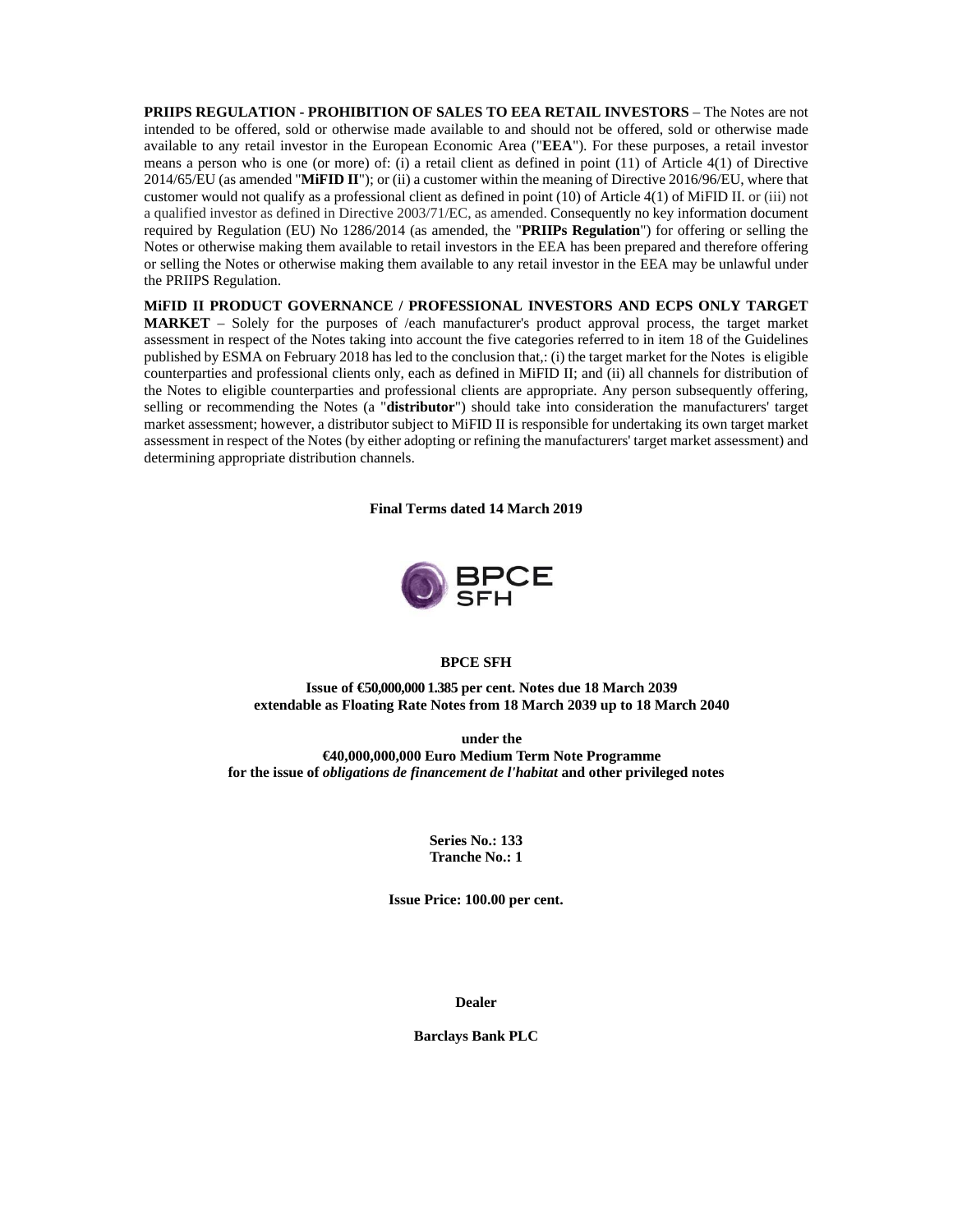### **PART A - CONTRACTUAL TERMS**

Terms used herein shall be deemed to be defined as such for the purposes of the Conditions in the base prospectus dated 25 May 2018 which received visa No. 18-198 from the *Autorité des marchés financiers* (the "**AMF**") on 25 May 2018 as supplemented by the supplement dated 5 October 2018 which received visa No. 18-474 from the AMF on 5 October 2018 (together, the "**Base Prospectus**") which together constitute a base prospectus for the purposes of the Prospectus Directive (as defined below).

This document constitutes the final terms (the "**Final Terms**") relating to the notes described herein (the "**Notes**") for the purposes of Article 5.4 of the Prospectus Directive and must be read in conjunction with such Base Prospectus. Full information on the Issuer and the offer of the Notes is only available on the basis of the combination of these Final Terms and the Base Prospectus. The Base Prospectus and these Final Terms are available for viewing on the websites of BPCE (www.bpce.fr) and of the AMF (www.amf-france.org) and during normal business hours at the registered office of the Issuer and at the specified office of the Paying Agent(s) where copies may be obtained.

"**Prospectus Directive**" means Directive 2003/71/EC of the European Parliament and of the Council of 4 November 2003, as amended, and includes any relevant implementing measure of such directive in each relevant Member State of the European Economic Area.

| 1.               | (i)                                       | <b>Series Number:</b>                  | 133                                                                                                                                                                                                                                                                               |  |
|------------------|-------------------------------------------|----------------------------------------|-----------------------------------------------------------------------------------------------------------------------------------------------------------------------------------------------------------------------------------------------------------------------------------|--|
|                  | (ii)                                      | <b>Tranche Number:</b>                 | 1                                                                                                                                                                                                                                                                                 |  |
|                  | (ii)                                      | Date on which Notes become<br>fungible | The Notes will, upon listing be assimilated<br>(assimilées) and form a single series with the Existing<br>Notes.                                                                                                                                                                  |  |
| $\overline{2}$ . |                                           | <b>Specified Currency:</b>             | Euro (" $\mathbf{\mathfrak{C}}$ ")                                                                                                                                                                                                                                                |  |
| 3.               | <b>Aggregate Nominal Amount of Notes:</b> |                                        |                                                                                                                                                                                                                                                                                   |  |
|                  | (i)                                       | Series:                                | € $0,000,000$                                                                                                                                                                                                                                                                     |  |
|                  | (ii)                                      | Tranche:                               | €0,000,000                                                                                                                                                                                                                                                                        |  |
| 4.               | <b>Issue Price:</b>                       |                                        | 100.00 per cent. of the Aggregate Nominal Amount of<br>the Tranche                                                                                                                                                                                                                |  |
| 5.               |                                           | <b>Specified Denomination(s):</b>      | $\bigoplus$ 00,000                                                                                                                                                                                                                                                                |  |
| 6.               | (i)                                       | <b>Issue Date:</b>                     | 18 March 2019                                                                                                                                                                                                                                                                     |  |
|                  | (ii)                                      | <b>Interest Commencement Date:</b>     | 18 March 2019                                                                                                                                                                                                                                                                     |  |
| 7.               |                                           | <b>Final Maturity Date:</b>            | 18 March 2039                                                                                                                                                                                                                                                                     |  |
| 8.               | <b>Extended Final Maturity Date:</b>      |                                        | Specified Interest Payment Date falling on, or nearest<br>to 18 March 2040                                                                                                                                                                                                        |  |
| 9.               | <b>Interest Basis:</b>                    |                                        | Fixed/Floating Rate (further particulars specified<br>below)                                                                                                                                                                                                                      |  |
| 10.              | <b>Redemption/Payment Basis:</b>          |                                        | Subject to any purchase and cancellation or early<br>redemption, the Notes will be redeemed on the Final<br>Maturity Date or the Extended Final Maturity Date, as<br>the case may be at 100 per cent. of their Specified<br>Denomination<br>(further particulars specified below) |  |
| 11.              |                                           | <b>Change of Interest Basis:</b>       | Applicable – Fixed/Floating Rate<br>( <i>Further</i><br>particulars<br>below<br>specified<br>in<br>"Fixed/Floating Rate Notes")                                                                                                                                                   |  |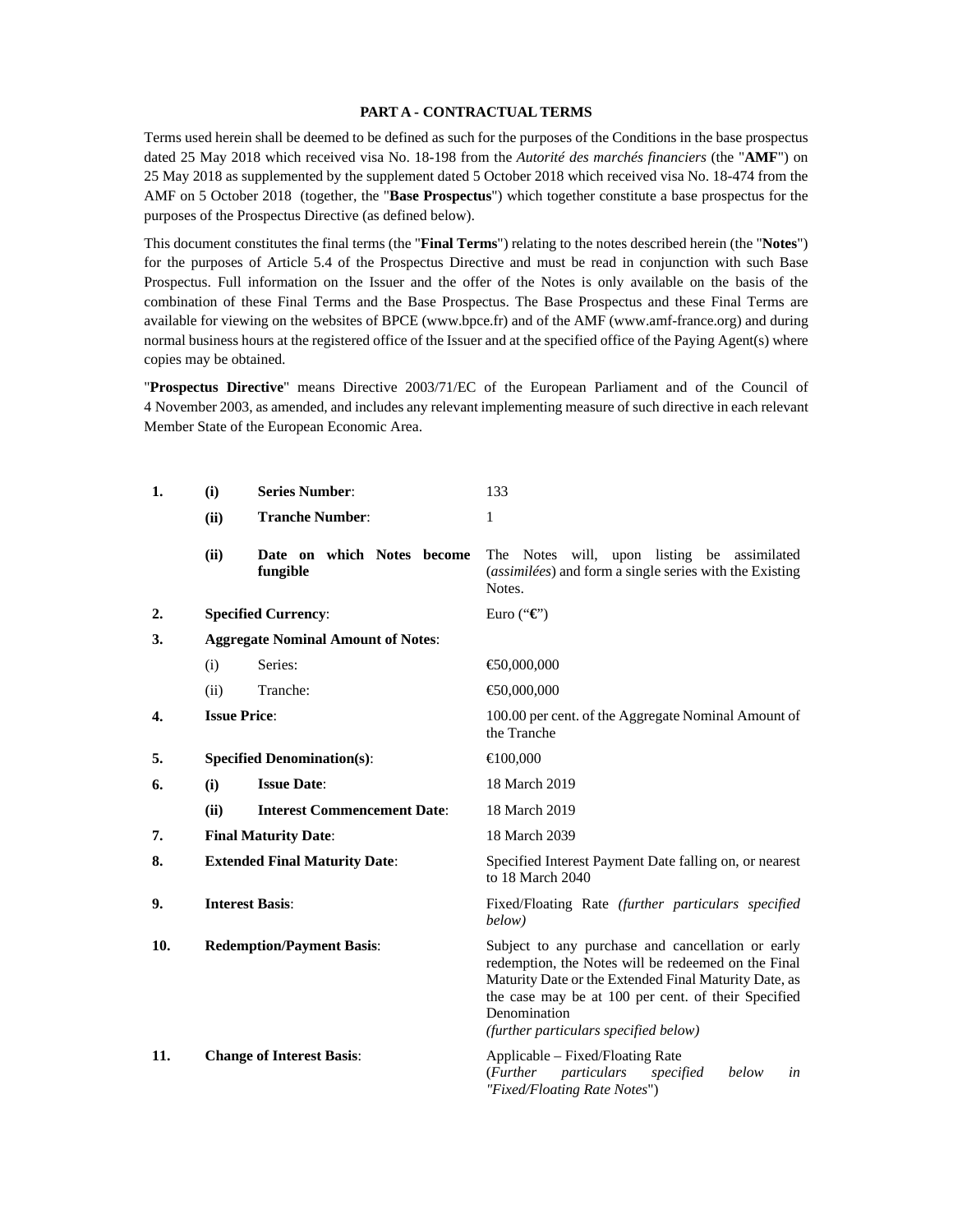| 12. | <b>Put/Call Options:</b>                                            | Not Applicable                                                                                                                                                                                                                                                                                                                                                                                                                                                                                                                                                                                                                                                               |
|-----|---------------------------------------------------------------------|------------------------------------------------------------------------------------------------------------------------------------------------------------------------------------------------------------------------------------------------------------------------------------------------------------------------------------------------------------------------------------------------------------------------------------------------------------------------------------------------------------------------------------------------------------------------------------------------------------------------------------------------------------------------------|
| 13. | Date of corporate authorisations for<br>issuance of Notes obtained: | Decisions of the Conseil d'administration (Board of<br>Directors) of the Issuer (i) dated 14 December 2018<br>authorising the issue of <i>obligations de financement de</i><br><i>l'habitat</i> and other resources benefiting from the<br><i>privilège</i> referred to in Article L.513-11 of the French<br>Monetary and Financial Code (Code monétaire et<br><i>financier</i> ) up to $\text{\textsterling}5,500,000,000$ for a period of one<br>year from 14 December 2018 and (ii) dated 12<br>February 2019 authorising the quarterly programme<br>of borrowings benefiting from such <i>privilège</i> up to<br>$\bigoplus$ ,000,000,000 for the first quarter of 2019. |

## **PROVISIONS RELATING TO REDEMPTION**

| 14. |       | <b>Fixed Rate Notes Provisions:</b>     | Applicable before the Switch Date                                                                                                                                                                                                                                                                                                                                                                                                                                                                                                                                  |
|-----|-------|-----------------------------------------|--------------------------------------------------------------------------------------------------------------------------------------------------------------------------------------------------------------------------------------------------------------------------------------------------------------------------------------------------------------------------------------------------------------------------------------------------------------------------------------------------------------------------------------------------------------------|
|     | (i)   | Rate of Interest:                       | 1.385 per cent. per annum payable annually in arrear                                                                                                                                                                                                                                                                                                                                                                                                                                                                                                               |
|     | (ii)  | Interest Payment Date(s):               | 18 March in each year, from and including 18 March<br>2020 up to and including the Final Maturity Date                                                                                                                                                                                                                                                                                                                                                                                                                                                             |
|     | (iii) | Fixed Coupon Amount(s):                 | Rate of Interest $\times$ Specified Denomination $\times$ Day Count<br>Fraction                                                                                                                                                                                                                                                                                                                                                                                                                                                                                    |
|     |       |                                         | (i.e. $\in$ 1,385 per $\in$ 100,000 Specified Denomination)                                                                                                                                                                                                                                                                                                                                                                                                                                                                                                        |
|     | (iv)  | Broken Amount(s):                       | Not Applicable                                                                                                                                                                                                                                                                                                                                                                                                                                                                                                                                                     |
|     | (v)   | Day Count Fraction (Condition $5(a)$ ): | Actual/Actual-ICMA Unadjusted                                                                                                                                                                                                                                                                                                                                                                                                                                                                                                                                      |
|     | (vi)  | Determination Date(s):                  | 18 March in each year                                                                                                                                                                                                                                                                                                                                                                                                                                                                                                                                              |
|     | (vii) | Payment on non-Business Days:           | As per the Conditions                                                                                                                                                                                                                                                                                                                                                                                                                                                                                                                                              |
| 15. |       | <b>Floating Rate Notes Provisions:</b>  | Applicable after the Switch Date                                                                                                                                                                                                                                                                                                                                                                                                                                                                                                                                   |
|     | (i)   | <b>Interest Periods:</b>                | The period from and including the Final Maturity Date<br>to but excluding the first Specified Interest Payment<br>Date and each successive period from and including a<br>Specified Interest Payment Date to but excluding the<br>next succeeding Specified Interest Payment Date, up to<br>and excluding the Extended Final Maturity Date or, if<br>earlier, the Specified Interest Payment Date on which<br>the Notes are redeemed in full, all such dates being<br>subject to adjustment in accordance with the Business<br>Day Convention set out in (v) below |
|     | (ii)  | Specified Interest Payment Dates:       | Payable monthly in arrear on the 18 <sup>th</sup> of each month<br>from and including 18 April 2039 up to and including<br>18 March 2040, all such dates being subject to<br>adjustment in accordance with the Business Day<br>Convention set out in (v) below                                                                                                                                                                                                                                                                                                     |
|     | (iii) | First Specified Interest Payment Date:  | Specified Interest Payment Date falling on, or nearest to,<br>18 April 2039                                                                                                                                                                                                                                                                                                                                                                                                                                                                                        |
|     | (iv)  | <b>Interest Period Date:</b>            | Specified Interest Payment Date                                                                                                                                                                                                                                                                                                                                                                                                                                                                                                                                    |
|     | (v)   | <b>Business Day Convention:</b>         | Modified Following Business Day Convention                                                                                                                                                                                                                                                                                                                                                                                                                                                                                                                         |
|     |       |                                         |                                                                                                                                                                                                                                                                                                                                                                                                                                                                                                                                                                    |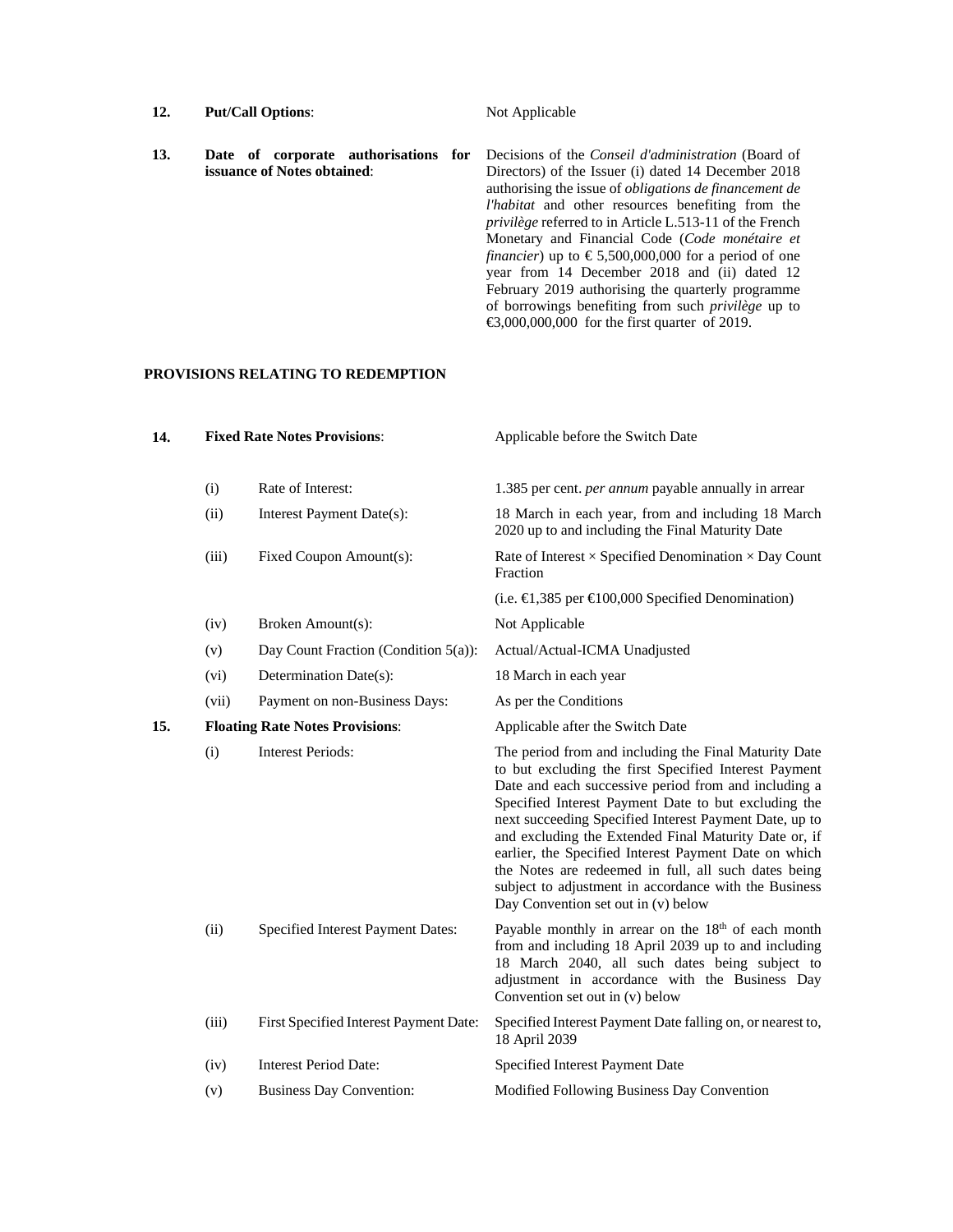|     | (vi)                | Business Centre (Condition $5(a)$ ):                                                                                        | Not Applicable                                                                                                                                                    |
|-----|---------------------|-----------------------------------------------------------------------------------------------------------------------------|-------------------------------------------------------------------------------------------------------------------------------------------------------------------|
|     | (vii)               | Manner in which the Rate of Interest<br>is/are to be determined:                                                            | <b>Screen Rate Determination</b>                                                                                                                                  |
|     | (viii)              | Party responsible for calculating the<br>Rate of Interest and/or Interest<br>Amount (if not the Note Calculation<br>Agent): | Not Applicable                                                                                                                                                    |
|     | (ix)                | Screen<br>Rate<br>Determination<br>(Condition $5(c)(iii)(C)$ ):                                                             | Applicable                                                                                                                                                        |
|     |                     | <b>Relevant Rate:</b>                                                                                                       | EURIBOR 1 month                                                                                                                                                   |
|     |                     | <b>Interest Determination Dates:</b>                                                                                        | Two TARGET Business Days prior to the first day in<br>each Interest Period                                                                                        |
|     |                     | Relevant Screen Page:<br>$\qquad \qquad -$                                                                                  | <b>Reuters EURIBOR01</b>                                                                                                                                          |
|     |                     | Relevant Screen Page Time:<br>$\overline{\phantom{a}}$                                                                      | Not Applicable                                                                                                                                                    |
|     | (x)                 | Determination<br>(Condition)<br><b>FBF</b><br>$5(c)(iii)(B))$ :                                                             | Not Applicable                                                                                                                                                    |
|     | $(x_i)$             | Determination<br>(Condition)<br>ISDA<br>$5(c)(iii)(A))$ :                                                                   | Not Applicable                                                                                                                                                    |
|     | (xii)               | Margin:                                                                                                                     | $+0.21$ per cent. <i>per annum</i>                                                                                                                                |
|     | (xiii)              | Rate Multiplier:                                                                                                            | Not Applicable                                                                                                                                                    |
|     | (xiv)               | Minimum Rate of Interest:                                                                                                   | 0.00 per cent. <i>per annum</i>                                                                                                                                   |
|     | $\left( xy\right)$  | Maximum Rate of Interest:                                                                                                   | Not Applicable                                                                                                                                                    |
|     | (xvi)               | Day Count Fraction (Condition 5(a)):                                                                                        | Actual/360, Adjusted                                                                                                                                              |
| 16. |                     | <b>Fixed/Floating Rate Notes Provisions:</b>                                                                                | Applicable                                                                                                                                                        |
|     | (i)                 | Issuer Change of Interest Basis:                                                                                            | Not Applicable                                                                                                                                                    |
|     | (ii)                | Automatic Change of Interest<br>Basis:                                                                                      | Applicable                                                                                                                                                        |
|     | (iii)               | Rate of Interest applicable to the<br>Interest Periods preceding the Switch<br>Date (excluded):                             | Determined in accordance with Condition $5(b)$ , as<br>though the Note was a Fixed Rate Note with further<br>variables set out in item 14 of these Final Terms    |
|     | (iv)                | Rate of Interest applicable to the<br>Interest Periods following the Switch<br>Date (included):                             | Determined in accordance with Condition $5(c)$ , as<br>though the Note was a Floating Rate Note with further<br>variables set out in item 15 of these Final Terms |
|     | (v)                 | <b>Switch Date:</b>                                                                                                         | 18 March 2039                                                                                                                                                     |
|     | (vi)                | Minimum notice period required for<br>notice from the Issuer:                                                               | Not Applicable                                                                                                                                                    |
| 17. |                     | <b>Zero Coupon Notes Provisions</b>                                                                                         | Not Applicable                                                                                                                                                    |
|     |                     | PROVISIONS RELATING TO REDEMPTION                                                                                           |                                                                                                                                                                   |
| 18. | <b>Call Option:</b> |                                                                                                                             | Not Applicable                                                                                                                                                    |
| 19. | <b>Put Option:</b>  |                                                                                                                             | Not Applicable                                                                                                                                                    |
| 20. |                     | <b>Final Redemption Amount of each Note:</b>                                                                                | $\bigoplus$ 00,000 per Specified Denomination                                                                                                                     |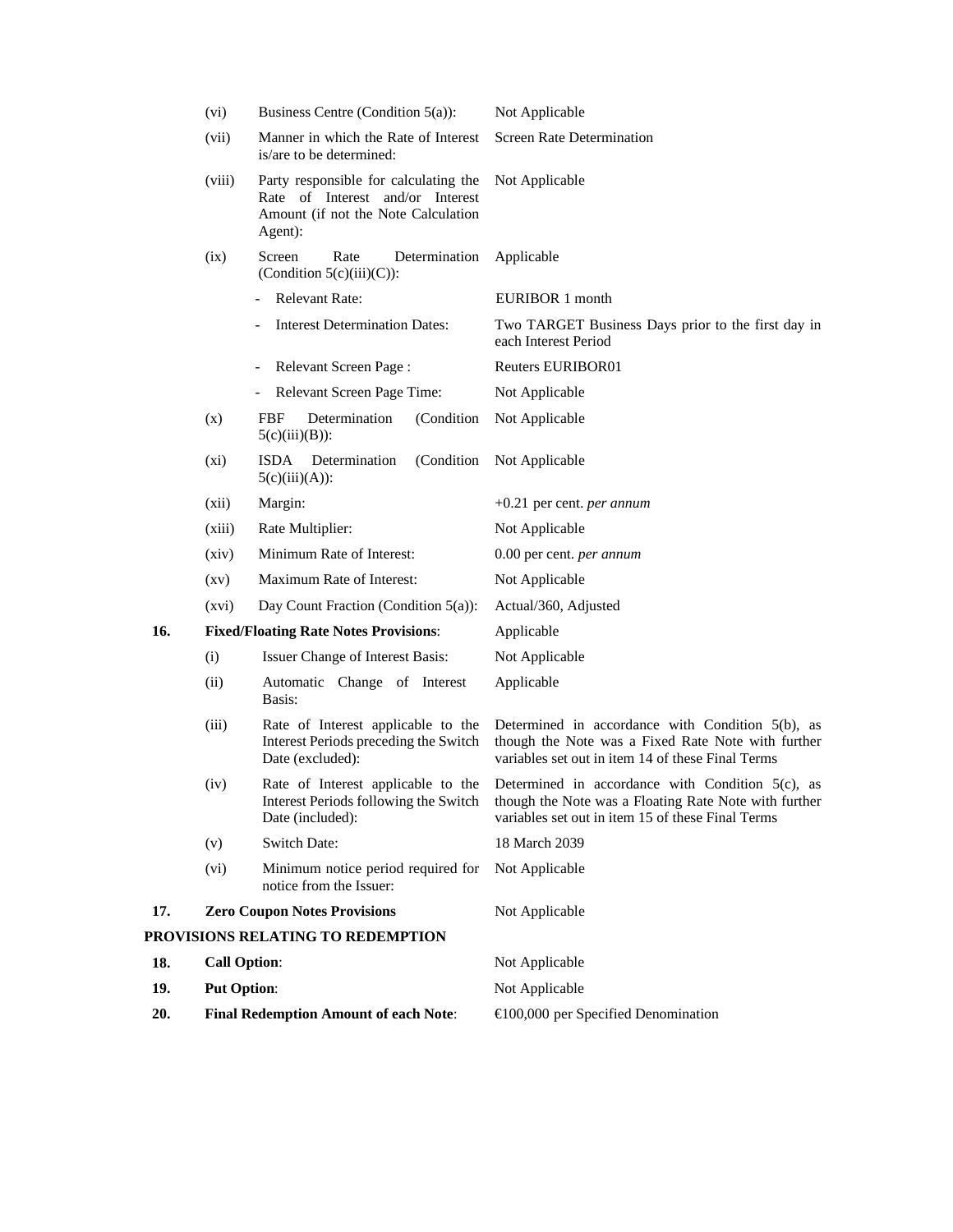| 21. |                                                                                                                                                        | <b>Redemption by Instalment:</b>                                                                                           | Not Applicable                                                                       |
|-----|--------------------------------------------------------------------------------------------------------------------------------------------------------|----------------------------------------------------------------------------------------------------------------------------|--------------------------------------------------------------------------------------|
| 22. |                                                                                                                                                        | <b>Early Redemption Amount:</b>                                                                                            |                                                                                      |
|     |                                                                                                                                                        | Early Redemption Amount of each Note<br>payable on early redemption as set out in the<br>Terms and Conditions:             | $\bigoplus$ 00,000 per in Specified Denomination                                     |
| 23. |                                                                                                                                                        | <b>Purchases (Condition 6(h)):</b>                                                                                         | The Notes purchased may be held and resold as set<br>out in the Terms and Conditions |
|     |                                                                                                                                                        | <b>GENERAL PROVISIONS APPLICABLE TO THE NOTES</b>                                                                          |                                                                                      |
| 24. |                                                                                                                                                        | <b>Governing law:</b>                                                                                                      | French law                                                                           |
| 25. |                                                                                                                                                        | <b>Form of Notes:</b>                                                                                                      | <b>Dematerialised Notes</b>                                                          |
|     | (i)                                                                                                                                                    | Form of Dematerialised Notes:                                                                                              | Bearer form (au porteur)                                                             |
|     | (ii)                                                                                                                                                   | <b>Registration Agent:</b>                                                                                                 | Not Applicable                                                                       |
|     | (iii)                                                                                                                                                  | Temporary Global Certificate:                                                                                              | Not Applicable                                                                       |
| 26. |                                                                                                                                                        | <b>Financial Centre or other special provisions</b><br>relating to payment dates for the purposes<br>of Condition $7(g)$ : | Not Applicable                                                                       |
| 27. | Talons for future Coupons or Receipts to be<br>Not Applicable<br>attached to Definitive Materialised Notes<br>(and dates on which such Talons mature): |                                                                                                                            |                                                                                      |
| 28. |                                                                                                                                                        | Masse (Condition 10):                                                                                                      |                                                                                      |
|     | (i)                                                                                                                                                    | Representative:                                                                                                            | As per Condition 10                                                                  |
|     | (ii)                                                                                                                                                   | Alternative Representative:                                                                                                | As per Condition 10                                                                  |
|     | (iii)                                                                                                                                                  | Remuneration of Representative:                                                                                            | As per Condition 10                                                                  |

# **RESPONSIBILITY**

I accept responsibility for the information contained in these Final Terms. Signed on behalf of BPCE SFH: By: Roland CHARBONNEL Directeur Géneral

Duly authorised

## **PART B - OTHER INFORMATION**

# **1. LISTING AND ADMISSION TO TRADING**

| (i)  | Listing:                  | <b>Euronext Paris</b>                                                                                                                                         |
|------|---------------------------|---------------------------------------------------------------------------------------------------------------------------------------------------------------|
| (ii) | (a) Admission to trading: | Application has been made by the Issuer (or on its<br>behalf) for the Notes to be admitted to trading on<br>Euronext Paris with effect from the 18 March 2019 |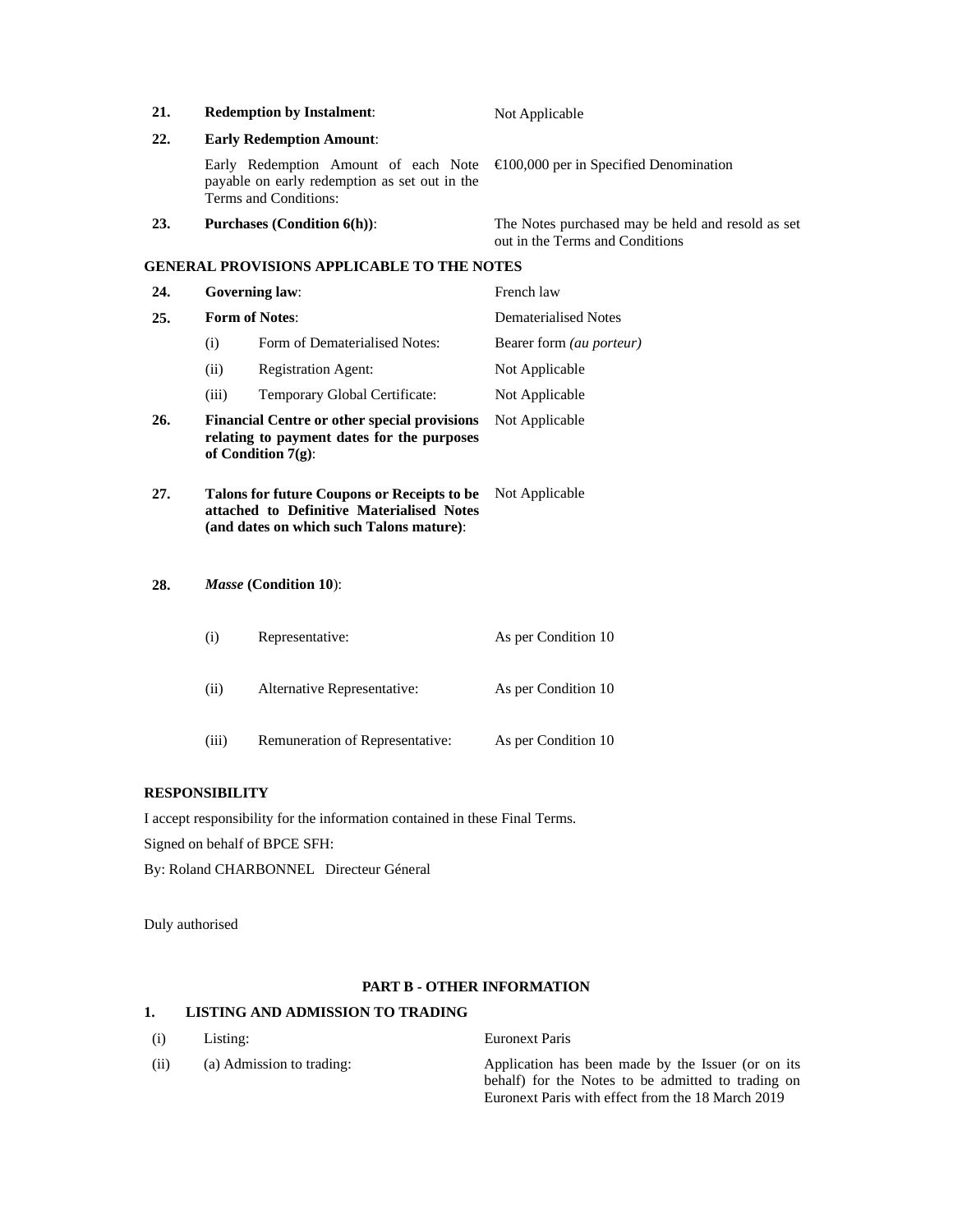(b) Regulated Markets or equivalent markets Not applicable on which, to the knowledge of the Issuer, securities of the same class of the Notes to be admitted to trading are already admitted to trading:

(iii) Estimate of total expenses related to  $\epsilon$ 1,725.00 (including the AMF fees) admission to trading:

#### **2. RATINGS**

Ratings: The Notes are expected to be rated:

 AAA by Standard & Poor's Credit Market Services Europe Limited; and

Aaa by Moody's Investors Service Ltd.

 Each of the above agencies is established in the European Union and registered under Regulation (EC) 1060/2009 of the European Parliament and the Council of 16 September 2009 on credit rating agencies, as amended (the "**CRA Regulation**") and included in the list of registered credit rating agencies published on the website of the European Securities and Markets Authority (www.esma.europa.eu) in accordance with the CRA Regulation

### **3. INTERESTS OF NATURAL AND LEGAL PERSONS INVOLVED IN THE ISSUE**

Save as discussed in sections "Subscription and Sale" and "Risk factors – Risks related to the Issuer - Certain conflicts of interest" of the Base Prospectus, so far as the Issuer is aware, no person involved in the offer of the Notes has an interest material to the issue.

#### **4. YIELD**

|    |           | Indication of yield:                                                                                                                | 1.385 per cent. per annum |
|----|-----------|-------------------------------------------------------------------------------------------------------------------------------------|---------------------------|
| 5. |           | <b>OPERATIONAL INFORMATION</b>                                                                                                      |                           |
|    |           | <b>ISIN</b> Code:                                                                                                                   | FR0013409232              |
|    |           | Common Code:                                                                                                                        | 196320326                 |
|    |           | Depositaries:                                                                                                                       |                           |
|    | (a)       | Euroclear France to act as Central<br>Depositary:                                                                                   | Yes                       |
|    | (b)       | Common Depositary for Euroclear<br>Bank and Clearstream Banking, S.A.:                                                              | N <sub>0</sub>            |
|    |           | Any clearing system other than Euroclear<br>Bank S.A./N.V. and Clearstream Banking,<br>S.A. and the relevant identification number: | Not Applicable            |
|    | Delivery: |                                                                                                                                     | Delivery against payment  |
|    | Agent:    | Names and addresses of additional Paying                                                                                            | Not Applicable            |
|    |           | Name and address of the Note Calculation<br>Agent designated in respect of the Notes:                                               | Not Applicable            |
| 6. |           | <b>DISTRIBUTION</b>                                                                                                                 |                           |
|    |           | <b>Method of distribution:</b>                                                                                                      | Non-syndicated            |
|    | (i)       | If syndicated, names of Managers:                                                                                                   | Not Applicable            |